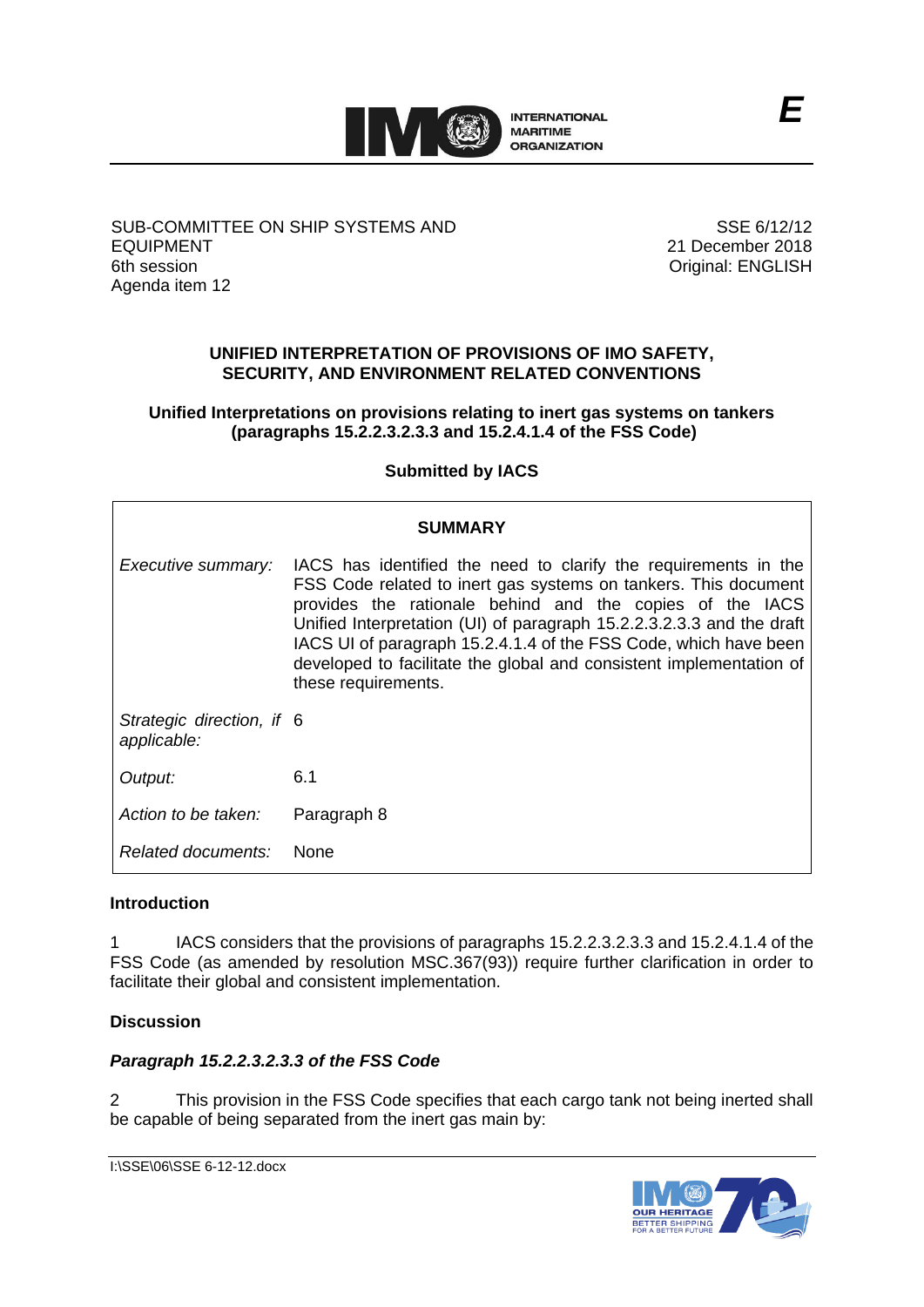- .1 removing spool-pieces, valves or other pipe sections, and blanking the pipe ends; or
- .2 arrangement of two spectacle flanges in series with provisions for detecting leakage into the pipe between the two spectacle flanges; or
- .3 equivalent arrangements to the satisfaction of the Administration, providing at least the same level of protection.

3 The above requirement is considerably stricter than in the version of the Code prior to the adoption of resolution MSC.367(93). Indeed, it is even stricter than for a connection between a liquid cargo pipe and the inert gas system (paragraph 15.2.2.3.2.7 of the FSS Code). Apparently, the risk of leaks (high pressure cargo) and the consequences (liquid cargo ingress into the inert gas/vapor/venting system) may be more severe for the connections of inert gas to liquid cargo piping. It is therefore proposed that similar arrangements for connections between liquid cargo and inert gas systems are also accepted for tank connections to the inert gas main. Different options are provided in the IACS Unified Interpretation (UI) SC289 that has been developed, a copy of which is set out in annex 1.

The Sub-Committee is invited to note that IACS Members intend to implement UI SC289 from 1 January 2020, unless they are provided with written instructions to apply a different interpretation by the Administration on whose behalf they are authorized to act as a recognized organization.

# *Paragraph 15.2.4.1.4 of the FSS Code*

5 According to the provisions of the FSS Code, where a nitrogen receiver or a buffer tank is installed, it may be installed in a dedicated compartment, in a separate compartment containing the air compressor and the generator, in the engine room, or in the cargo area. Where a nitrogen receiver or a buffer tank is installed in an enclosed space, the access shall be arranged only from the open deck and the access door shall open outwards. Adequate, independent mechanical ventilation, of the extraction type, shall be provided for such a compartment.

- 6 In this regard, IACS has considered the following issues:
	- .1 whether the engine room is considered to be an enclosed space in terms of paragraph 15.2.4.1.4 of the FSS Code as regards access from the open deck only;
	- .2 the type of ventilation and the conditions under which nitrogen receivers or buffer tanks are located in the engine room;
	- .3 the conditions under which positive pressure ventilation can be provided where nitrogen receivers or buffer tanks are located in a separate compartment also containing the nitrogen generator and associated compressors; and
	- .4 access to and ventilation of an enclosed space containing nitrogen receivers or buffer tanks that are located adjacent to the engine room.

7 Consequently, IACS has developed a draft IACS UI, a copy of which is set out in annex 2.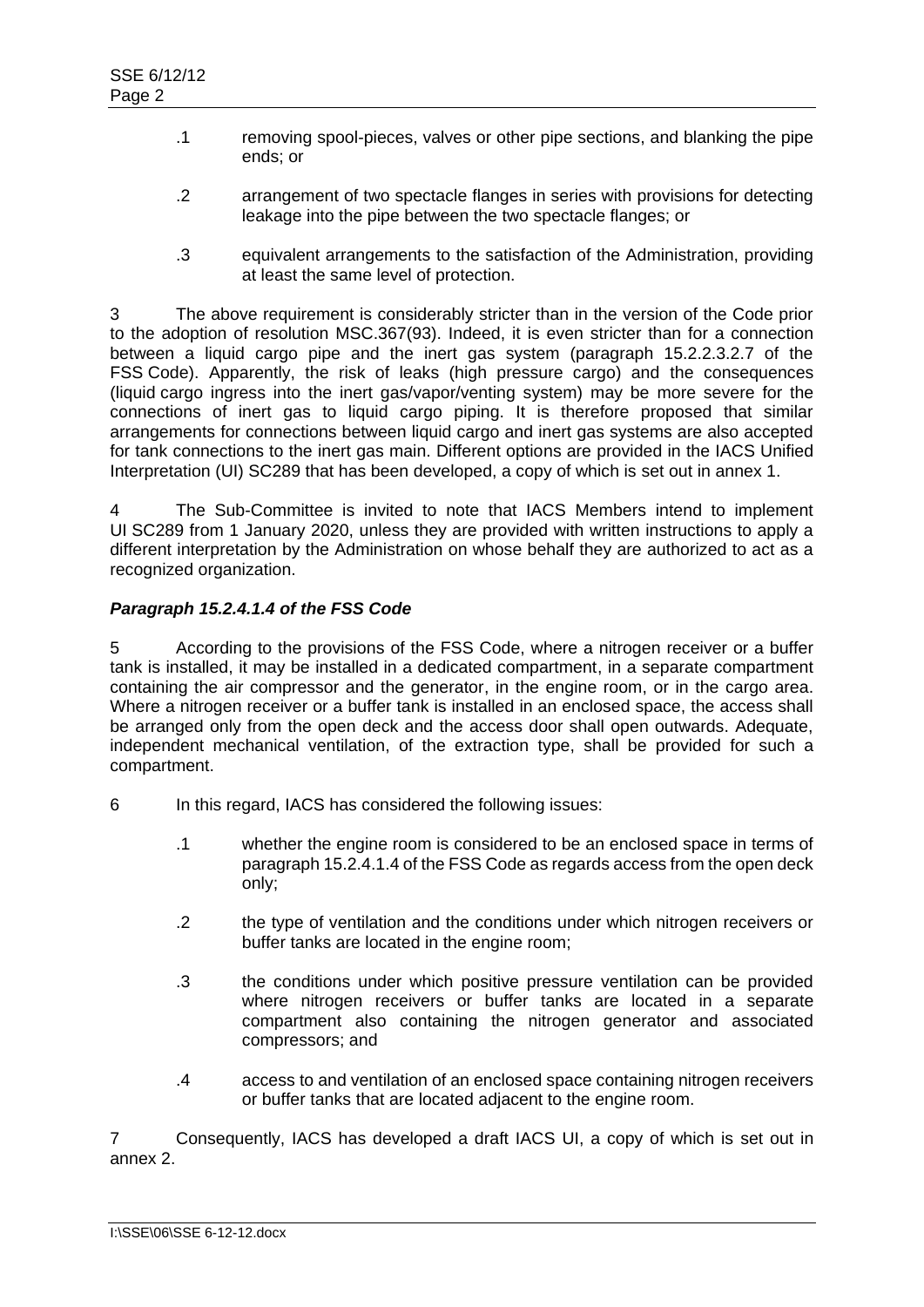### **Action requested of the Sub-Committee**

8 The Sub-Committee is invited to consider the foregoing, the copy of the IACS UI SC289 and the draft IACS UI, as set out in annexes 1 and 2, respectively, and take action, as appropriate.

\*\*\*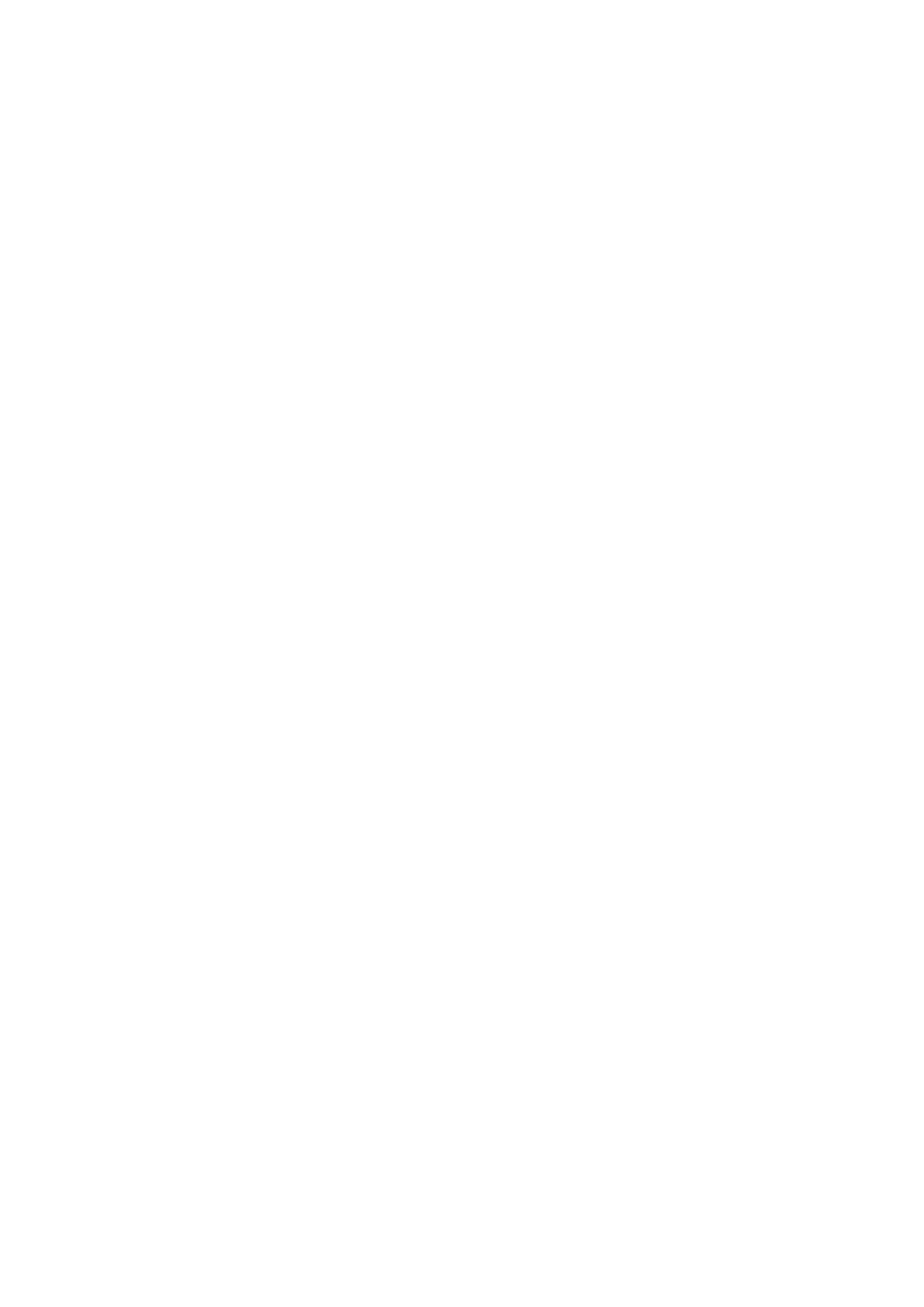# **ANNEX 1**

**Separation arrangements between inert gas** 

**SC 289** (Dec 2018)

**FSS Code Chapter 15.2.2.3.2.3:**

**piping and cargo tanks**

*Each cargo tank not being inerted shall be capable of being separated from the inert gas main by:*

- *.1 removing spool-pieces, valves or other pipe sections, and blanking the pipe ends; or*
- *.2 arrangement of two spectacle flanges in series with provisions for detecting leakage into the pipe between the two spectacle flanges; or*
- *.3 equivalent arrangements to the satisfaction of the Administration, providing at least the same level of protection.*

#### **Interpretation**

The following is considered as an equivalent arrangement in accordance with the FSS Code 15.2.2.3.2.3.3:

- .1 Two shut off valves in series with an arrangement to vent the space between the valves in a safe manner; or
- .2 A shut-off valve and a spectacle flange with an arrangement to vent the space between the valve and the spectacle flange in a safe manner; or
- .3 The use of metallic flexible hoses is considered as equivalent to a spool piece referred to in FSS Code 15.2.2.3.2.3.1, but in both cases a valve on the inert gas main side and a valve or a blank flange on the cargo tank side are to be fitted.

Note: When one or more valves are fitted to comply with this interpretation to FSS Code 15.2.2.3.2.3.3, they may also be regarded as satisfying the requirement in FSS Code 15.2.2.3.2.2 provided at least one of the valves is provided with locking arrangements and the control system provides unambiguous information of the operational status of such valve to at least the control panel required in FSS Code 15.2.2.4.

Note:

1. This UI is to be uniformly implemented by IACS Societies on ships contracted for construction on or after 1 January 2020.

2. The "contracted for construction" date means the date on which the contract to build the vessel is signed between the prospective owner and the shipbuilder. For further details regarding the date of "contract for construction", refer to IACS Procedural Requirement (PR) No.29.

I:\SSE\06\SSE 6-12-12.docx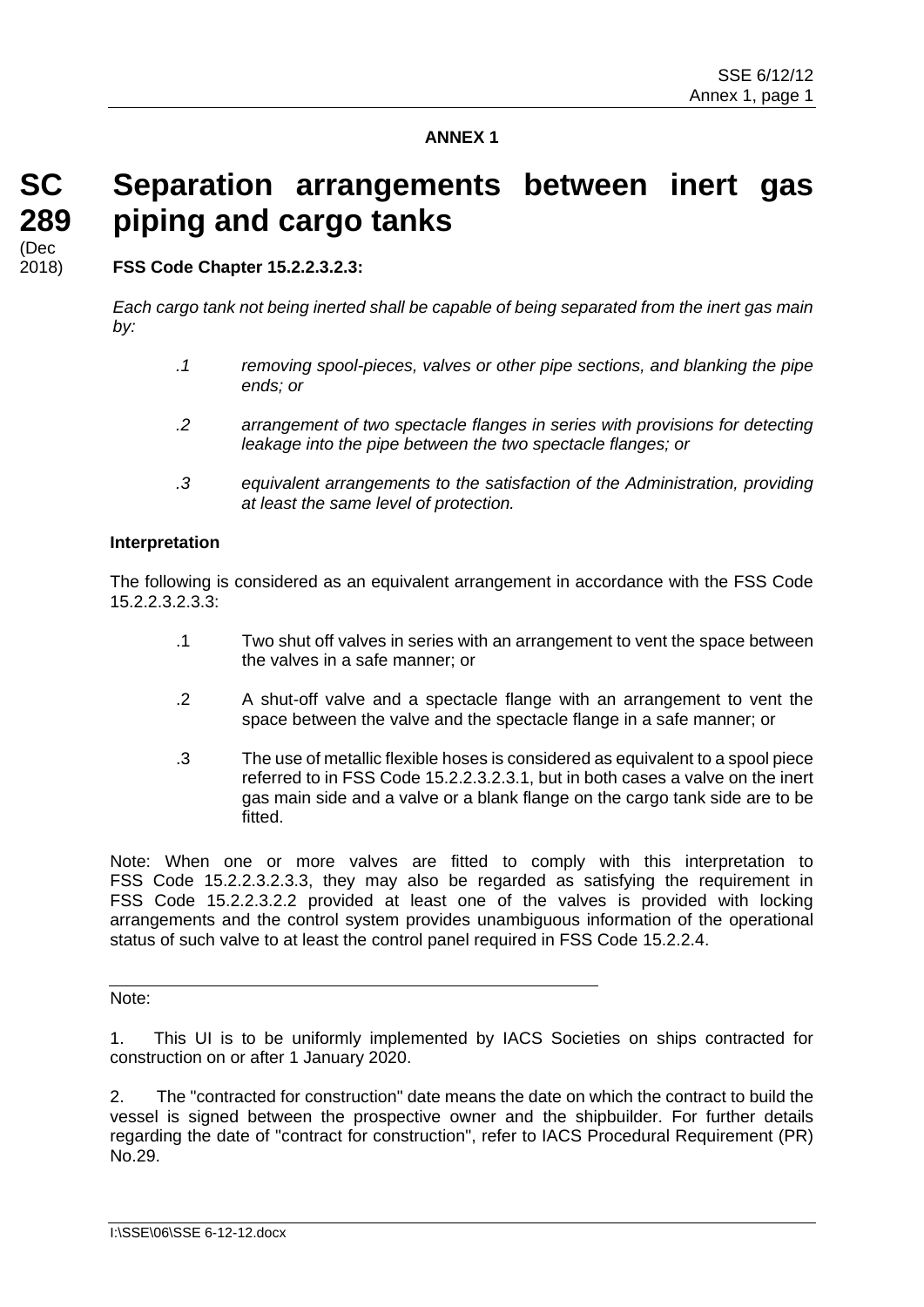

# IACS - Acceptable arrangements as per FSS Code Ch.15.2.2.3.2.3.3

\*Metallic Flexible Hoses

\*\*\*